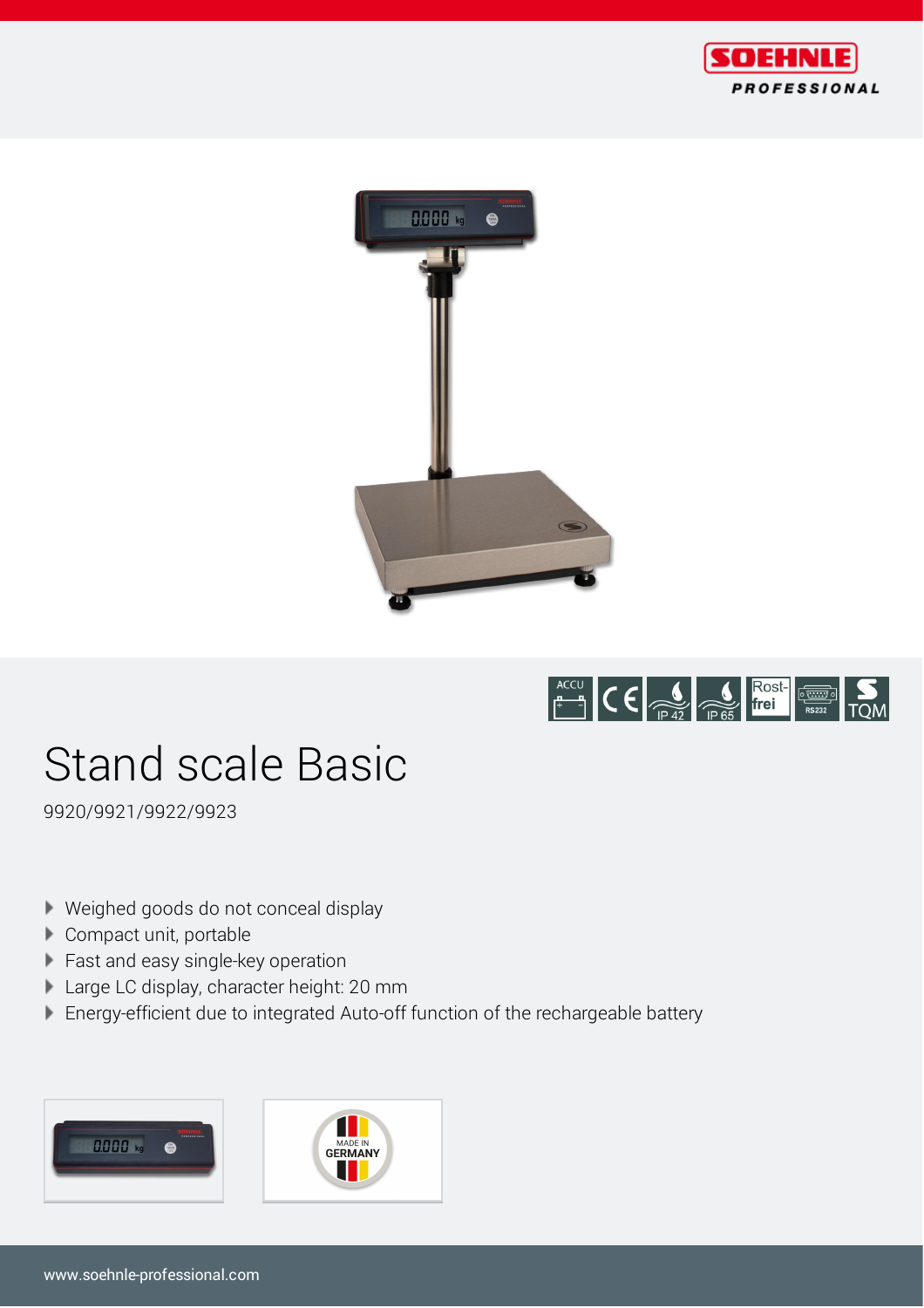

#### Features

- High-resolution single-range scale, not approvable, with division of 0.1 g and up
- Display at eye level
- Weighed goods do not conceal display
- Compact unit, portable
- Fast and easy single-key operation with extra-large key
- Battery mode supports flexible use at different locations
- Internal user calibration for location-specific adjustments
- Weight units switchable between kg and lb
- Functions: Weighing, taring, adding, plus / minus control, hold
- Large LC display (no backlighting), character height: 20 mm
- Weighing platform: Stainless steel 1.4301
- Base frame: Powder-coated steel or 1.4301 stainless steel (only protection class IP 65)
- Terminal housing: Plastic
- Stand: Powder-coated steel or 1.4301 stainless steel
- Integrated rechargeable battery with plug-in power supply 100 240 V / 50 60 Hz, Operating time: ca. 50 hours, charging time: 5.5 hours, UK power adapter see accessories
- Energy-efficient due to integrated Auto-off function of the rechargeable battery with adjustable timer from  $1 30$  minutes or continuous operation
- Scale dimensions / scale weight:
- 310 x 410 x 570 mm, 7.5 kg
- 400 x 435 x 570 mm, 11.5 kg
- 520 x 535 x 570 mm, 21.5 kg
- 660 x 550 x 570 mm, 41.5 kg
- Clearance height: Upper edge of weighing platform to lower edge of terminal: 400 mm, depending on model
- Protection class IP 42 or IP 65
- Scale leveling up to 10 mm with 4 adjustable feet
- Nominal operating temperature: -10°C to 40°C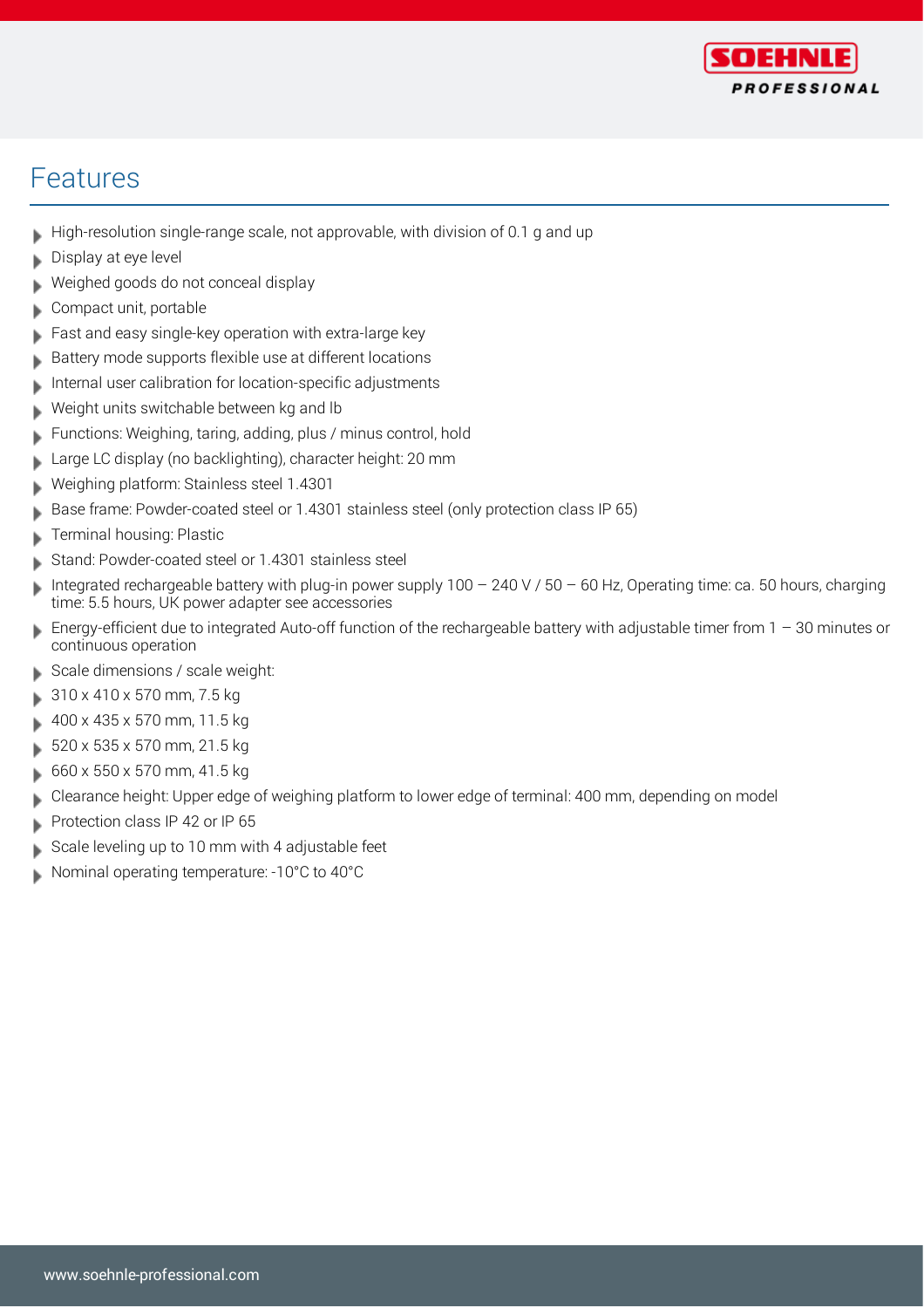

## Products

| Order number<br>Variation        | Approvable | Division<br>g  | Maximum load<br>kg | Model substructure | Platform size<br>mm | Protection class |
|----------------------------------|------------|----------------|--------------------|--------------------|---------------------|------------------|
| 9920.01.040<br>Stand scale Basic | No         | 0,1            | 3                  | Powder coated      | 310 x 275           | IP 42            |
| 9920.02.040<br>Stand scale Basic | No         | 0.2            | 6                  | Powder coated      | 310 x 275           | IP 42            |
| 9920.03.040<br>Stand scale Basic | No         | 0,5            | 15                 | Powder coated      | 310 x 275           | IP 42            |
| 9920.04.040<br>Stand scale Basic | No         | 1              | 32                 | Powder coated      | 310 x 275           | IP 42            |
| 9921.02.040<br>Stand scale Basic | No         | 0,2            | 6                  | Powder coated      | 400 x 300           | IP 42            |
| 9921.03.040<br>Stand scale Basic | No         | 0,5            | 15                 | Powder coated      | 400 x 300           | IP 42            |
| 9921.04.040<br>Stand scale Basic | No         | $\mathbb{1}$   | 32                 | Powder coated      | 400 x 300           | IP 42            |
| 9921.05.040<br>Stand scale Basic | No         | $\mathbf{2}$   | 60                 | Powder coated      | 400 x 300           | IP 42            |
| 9922.04.040<br>Stand scale Basic | No         | $\mathbb{1}$   | 32                 | Powder coated      | 520 x 400           | IP 42            |
| 9922.05.040<br>Stand scale Basic | No         | $\mathbf{2}$   | 60                 | Powder coated      | 520 x 400           | IP 42            |
| 9923.05.040<br>Stand scale Basic | No         | $\overline{2}$ | 60                 | Powder coated      | 660 x 550           | IP 42            |
| 9923.06.040<br>Stand scale Basic | No         | 5              | 150                | Powder coated      | 660 x 550           | IP 42            |
| 9920.01.140<br>Stand scale Basic | No         | 0,1            | 3                  | Powder coated      | 310 x 275           | IP 65            |
| 9920.02.140<br>Stand scale Basic | No         | 0,2            | $\,$ 6 $\,$        | Powder coated      | 310 x 275           | IP 65            |
| 9920.03.140<br>Stand scale Basic | $\rm No$   | 0,5            | 15                 | Powder coated      | 310 x 275           | IP 65            |
| 9920.04.140<br>Stand scale Basic | No         | $\mathbb{1}$   | 32                 | Powder coated      | 310 x 275           | IP 65            |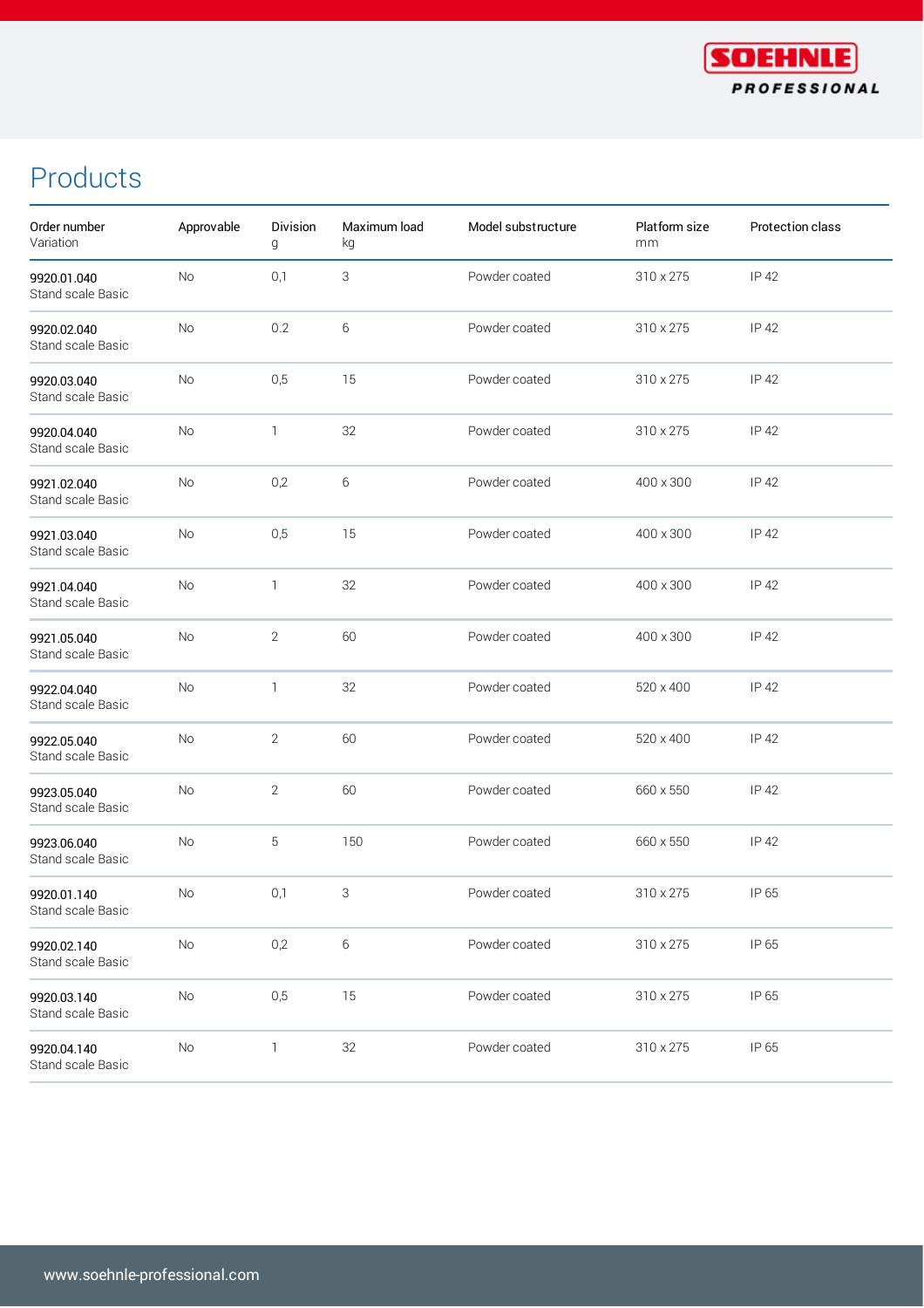

## Products

| Order number<br>Variation        | Approvable | Division<br>g  | Maximum load<br>kg | Model substructure | Platform size<br>mm | Protection class |
|----------------------------------|------------|----------------|--------------------|--------------------|---------------------|------------------|
| 9920.11.140<br>Stand scale Basic | No         | 0.1            | 3                  | Stainless steel    | 310 x 275           | IP 65            |
| 9920.12.140<br>Stand scale Basic | No         | 0.2            | 6                  | Stainless steel    | 310 x 275           | IP 65            |
| 9920.13.140<br>Stand scale Basic | No         | 0.5            | 15                 | Stainless steel    | 310 x 275           | IP 65            |
| 9920.14.140<br>Stand scale Basic | No         | 1              | 32                 | Stainless steel    | 310 x 275           | IP 65            |
| 9921.02.140<br>Stand scale Basic | No         | 0,2            | 6                  | Powder coated      | 400 x 300           | IP 65            |
| 9921.03.140<br>Stand scale Basic | No         | 0,5            | 15                 | Powder coated      | 400 x 300           | IP 65            |
| 9921.04.140<br>Stand scale Basic | No         | 1              | 32                 | Powder coated      | 400 x 300           | IP 65            |
| 9921.05.140<br>Stand scale Basic | No         | 2              | 60                 | Powder coated      | 400 x 300           | IP 65            |
| 9921.12.140<br>Stand scale Basic | No         | 0,2            | 6                  | Stainless steel    | 400 x 300           | IP 65            |
| 9921.13.140<br>Stand scale Basic | No         | 0,5            | 15                 | Stainless steel    | 400 x 300           | IP 65            |
| 9921.14.140<br>Stand scale Basic | No         | 1              | 32                 | Stainless steel    | 400 x 300           | IP 65            |
| 9922.04.140<br>Stand scale Basic | No         | 1              | 32                 | Powder coated      | 520 x 400           | IP 65            |
| 9922.05.140<br>Stand scale Basic | No         | $\overline{2}$ | 60                 | Powder coated      | 520 x 400           | IP 65            |
| 9922.14.140<br>Stand scale Basic | No         | 1              | 32                 | Stainless steel    | 520 x 400           | IP 65            |
| 9922.15.140<br>Stand scale Basic | No         | $\mathbf{2}$   | 60                 | Stainless steel    | 520 x 400           | IP 65            |
| 9923.05.140<br>Stand scale Basic | No         | $\overline{c}$ | 60                 | Powder coated      | 660 x 550           | IP 65            |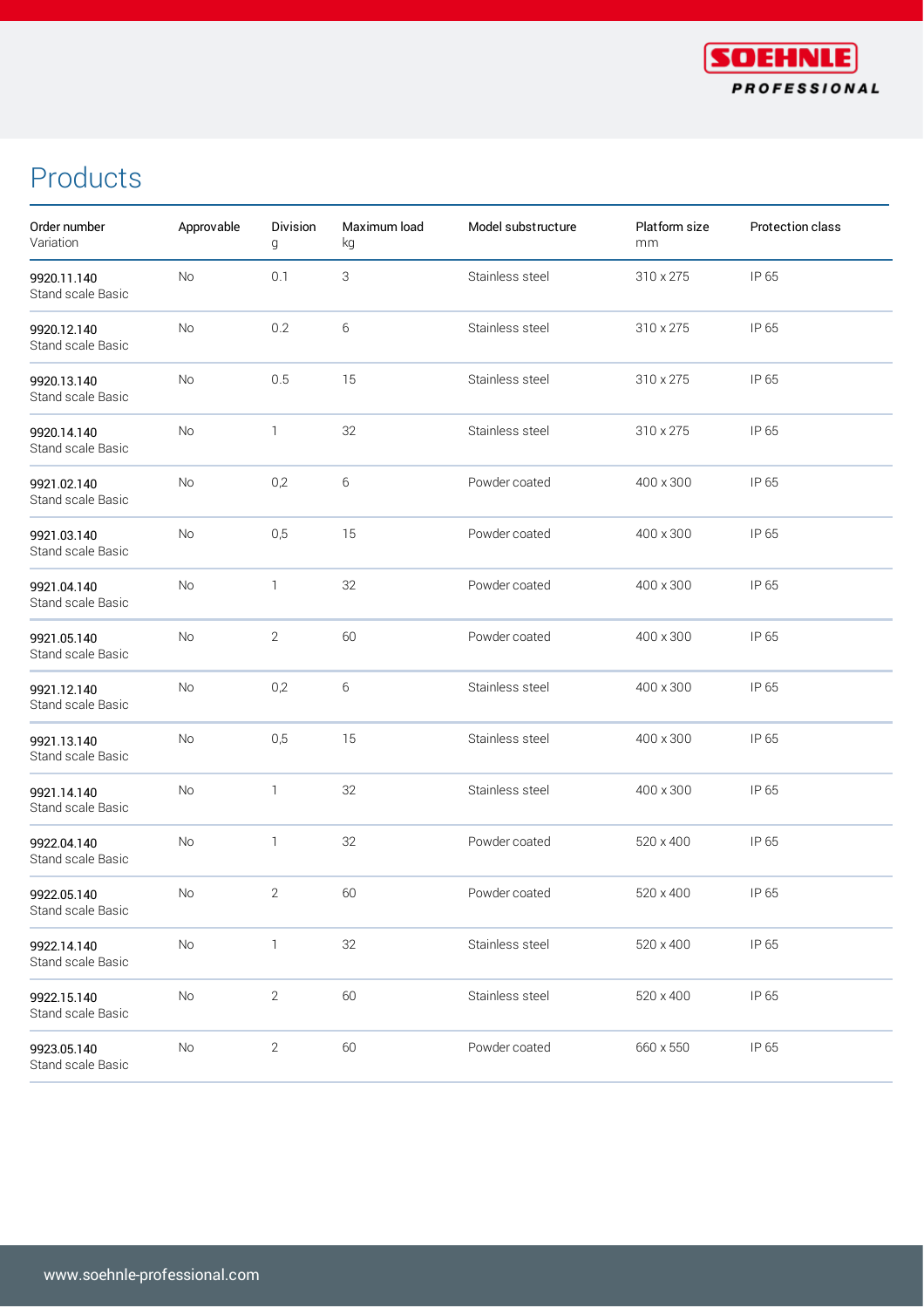

## Products

| Order number<br>Variation        | Approvable | <b>Division</b><br>g | Maximum load<br>kg | Model substructure | Platform size<br>mm | Protection class |
|----------------------------------|------------|----------------------|--------------------|--------------------|---------------------|------------------|
| 9923.06.140<br>Stand scale Basic | <b>No</b>  | 5                    | 150                | Powder coated      | 660 x 550           | IP 65            |
| 9923.15.140<br>Stand scale Basic | <b>No</b>  | 2                    | 60                 | Stainless steel    | 660 x 550           | IP 65            |
| 9923.16.140<br>Stand scale Basic | <b>No</b>  | 5                    | 150                | Stainless steel    | 660 x 550           | IP 65            |